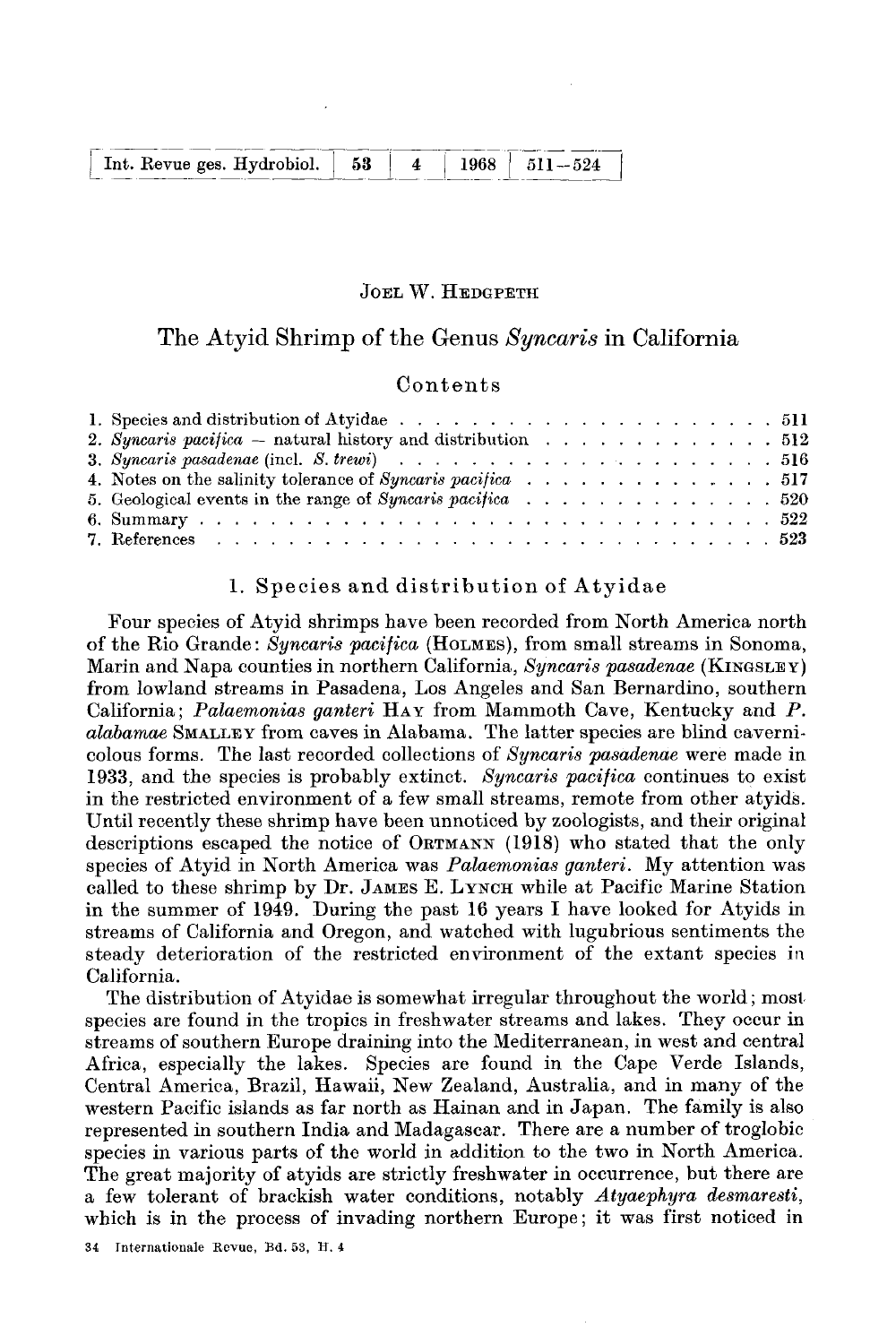Holland about **1915** and can live in waters of at least **465** mgr Cl/liter **(VORST-**MAN, **1955).** HOLTHUIS **(1963),** in renaming the species from Hawaii formerly known as *Caridina brevirostris* as *Halocaridina rubra,* notes collection data which indicates that this species occurs naturally in brackish pools. In this same paper he discusses the occurrence of *Antecaridina luuensis* in saline ponds connected with the sea in such a manner as to suggest that hearly oceanic salinities may be tolerated by this species, which is found in Fiji, in Europa Island near Madagascar, and Entedebir Island in the southern Red Sea. According to Dr. H. STEINITZ (in litteris, Sept **5, 1967),** *Antecaridina* was found in the Devil's Crack at Entedebir in pools at salinities of **35.91** and **36.130/,0.** 

ORTMANN **(1902)** suggested, on the basis of the distribution pattern of the Atyidae (he was unaware of the California species), that the present atyids are descendants of forms which left the sea in Jurassic times. For whatever it is worth, it is interesting to note that the watersheds of northern California in which *Syncaris pacifica* occur drain through strata of possibly Jurassic age, the Franciscan formation (DICKERSON, **1922).** However, there were undoubtedly great changes in the drainage pattern of the lowland streams in both Pliocene and Pleistocene times (HIGGINS, **1952;** WEAVER, **1949),** and it is probable that there were routes for dispersal for freshwater shrimps to all the various small drainage areas in the region.

The distribution of Atyidae in North America is in sharp contrast to that of the Palaemonidae (HEDGPETH, **1957, 1966).** The Palaemondiae are as a group much more tolerant of estuarine and marine waters, and are probably much later invaders of fresh waters than the Atyidae.

## **2.** *Syncaris pacificu* - natural hiatory and distribution

*Syncaris pacifica* is a slender caridean shrimp about two inches long (Figure **1**  and **2).** It is usually transparent and almost impossible to see in the stream although there may be hundreds of individuals in a pool **10-15** feet wide and **30-40** feet long. The general color out of the water is greenish gray; the uropods



**Fig. 1. Habit sketch of a female specimen of** *Syncaris pacifica* **from Salmon Creek, California**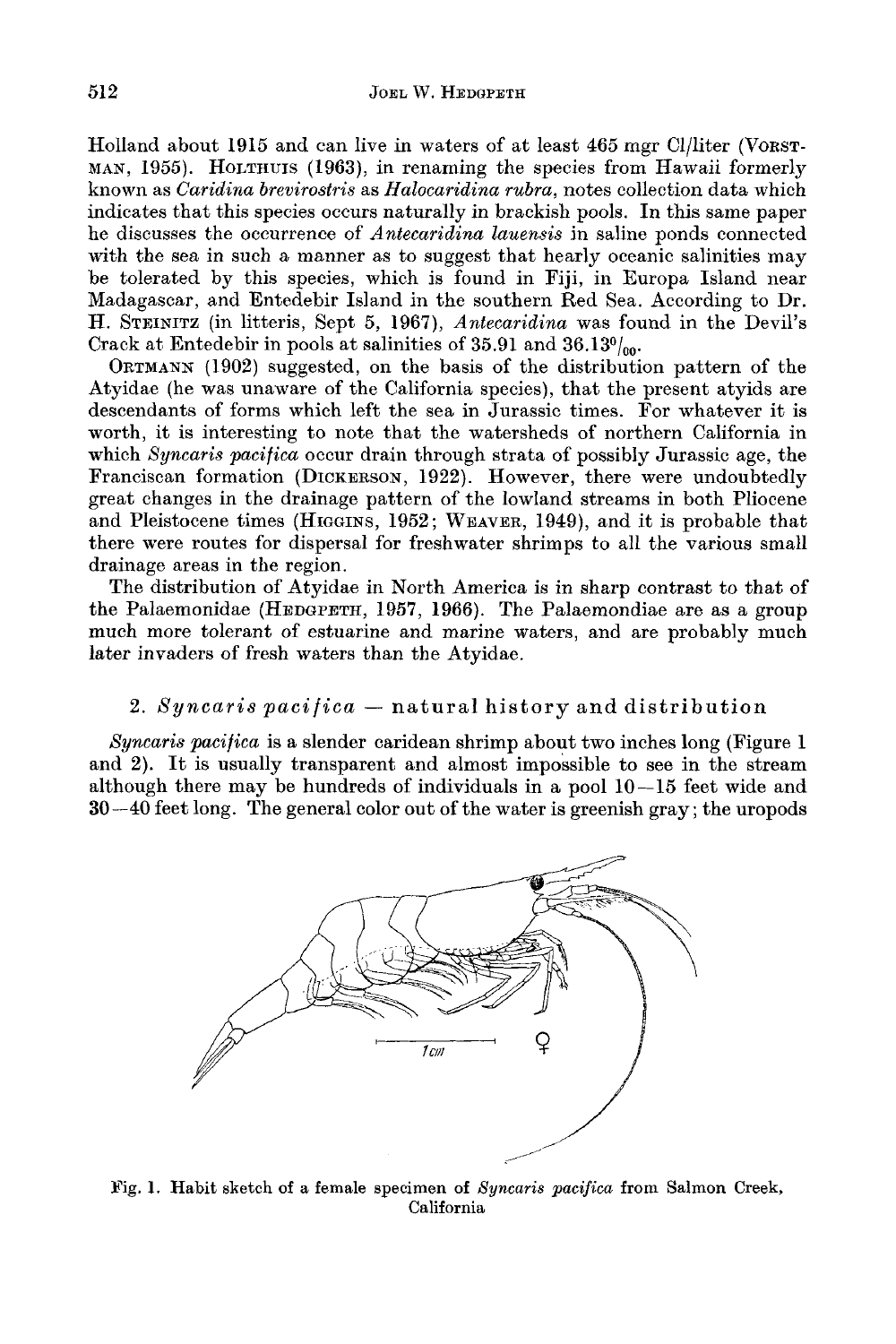

Big. **2.** *a.* Rostrum of male specimen from Salmon Creek; *b.* First pleopod of male; **c. Fourth**  pereiopod **of** male; *d.* Chela of 2nd pereiopod; **e.** First chela

are pale blue. The shrimp is found typically in the slower reaches on lowland streams, living among such plants as *Chara* and *Potamogeton.* During most of the year these streams are warm and are avoided by salmonid fishes (although Salmon Creek, as its name implies, supports a small run of silver salmon during periods of high water). During the salmon run, however, the streams are usually muddy.

The shrimp are usually found among the attached vetetation, often clinging upside down by their pereiopods. **A** few specimens have been taken in deeply shaded pools in a small stream among the redwoods, but the most characteristic environment is that illustrated in Figure 3. They are not found in cold, rocky streams. They live compatibly with sticklebacks, cottids, and crayfish. En-**MONDSON (1929)** found that atyids in Hawaiian streams could not persist in streams where there were introduced mosquito fish, since these ate the newly hatched larvae.

The shrimp live well in aquaria, and were it not for their limited populations in a few small streams, would make excellent experimental animals. In the aquarium they cling to plants or such objects as the aereating stone or tubes, remaining motionless for long periods. They may hang upside down, sideways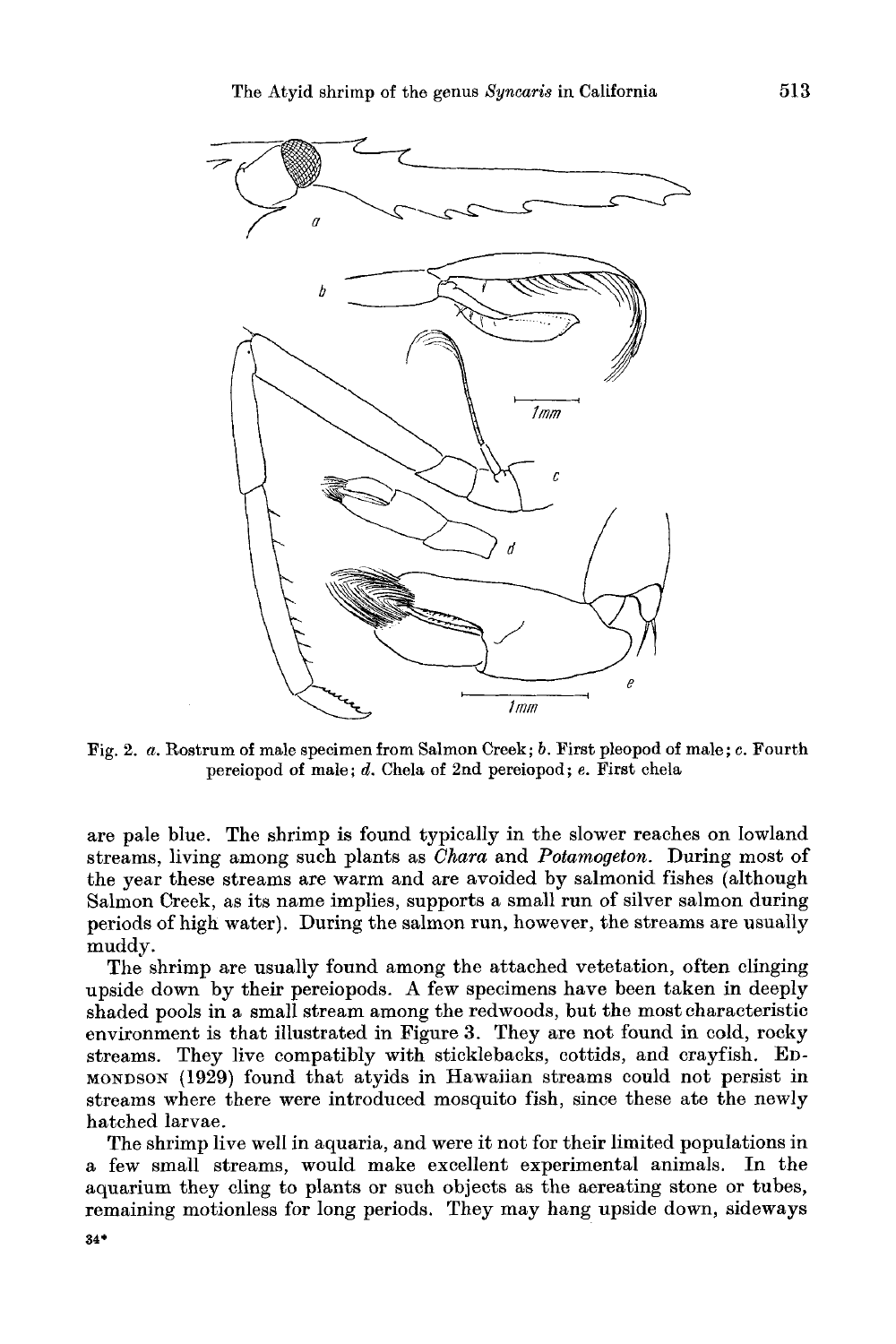**or** head downwards, but most of them maintain an upright, level position. They usually swim forward downwards, but they are capable of quick darting backward movements, and can skip several feet over the surface of a pool when disturbed.



Fig. **3.** View **of** Salmon Creek, Sonoma County, California between Bodega and Valley Ford near Witham house, showing characteristic reach inhabited by *Syncaris pacifico* 

*Syncaris pacifica* has a winter breeding season. Ovigerous females bearing **50-70** eggs are common in December and January. No ovigerous females have been observed in July and August, and BORN (1968) has estimated that the breeding season is from September to October. The incubation period is not known, but ovigerous females collected in late December did not release larvae in the aquarium for more than a month. When collected, these eggs were comparable to the 150 hour stage described by **NAIR** (1949) for *Caridina laevis*  in southern India; in *Caridina laevis,* however, hatching occurs about **17** days after the beginning of cleavage. The large numbers of half grown shrimp taken in December suggests that *Syncaris pacifica* may not mature until the second year. VORSTMAN (1955) suggested that as *Atyaephyra desmaresti* moves northward it tends to have a two year breeding cycle, and notes the long breeding season of populations in Holland as compared with those of southern Europe. Some tropical atyids may breed the year round; according to EDMONDSON **(1929),**  this is the case for *Atya bisulcata.* While the winter breeding cycle may account for the long incubation period in *Syncaris pacifica*, it also suggests that the primary adaptation in this species is to the hydrologic cycle of the region. Often in summers the small lowland streams of this area are almost dry, with scattered pools. Populations may be reduced during such times, and it would obviously be disadvantageous for the species to reproduce at the time of year when the environment is at a minimum.

The known occurences of *Syncaris pacifica* are indicated in Figure **4.** Repeated collections over the last 15 years have established this basic pattern, and it can be reasonably stated that *Syncaris pacifica* does not occur south of San Francisco Bay, nor north of the lower Russian River drainage. Almost every suitable stream north into Oregon has been sampled, many of them several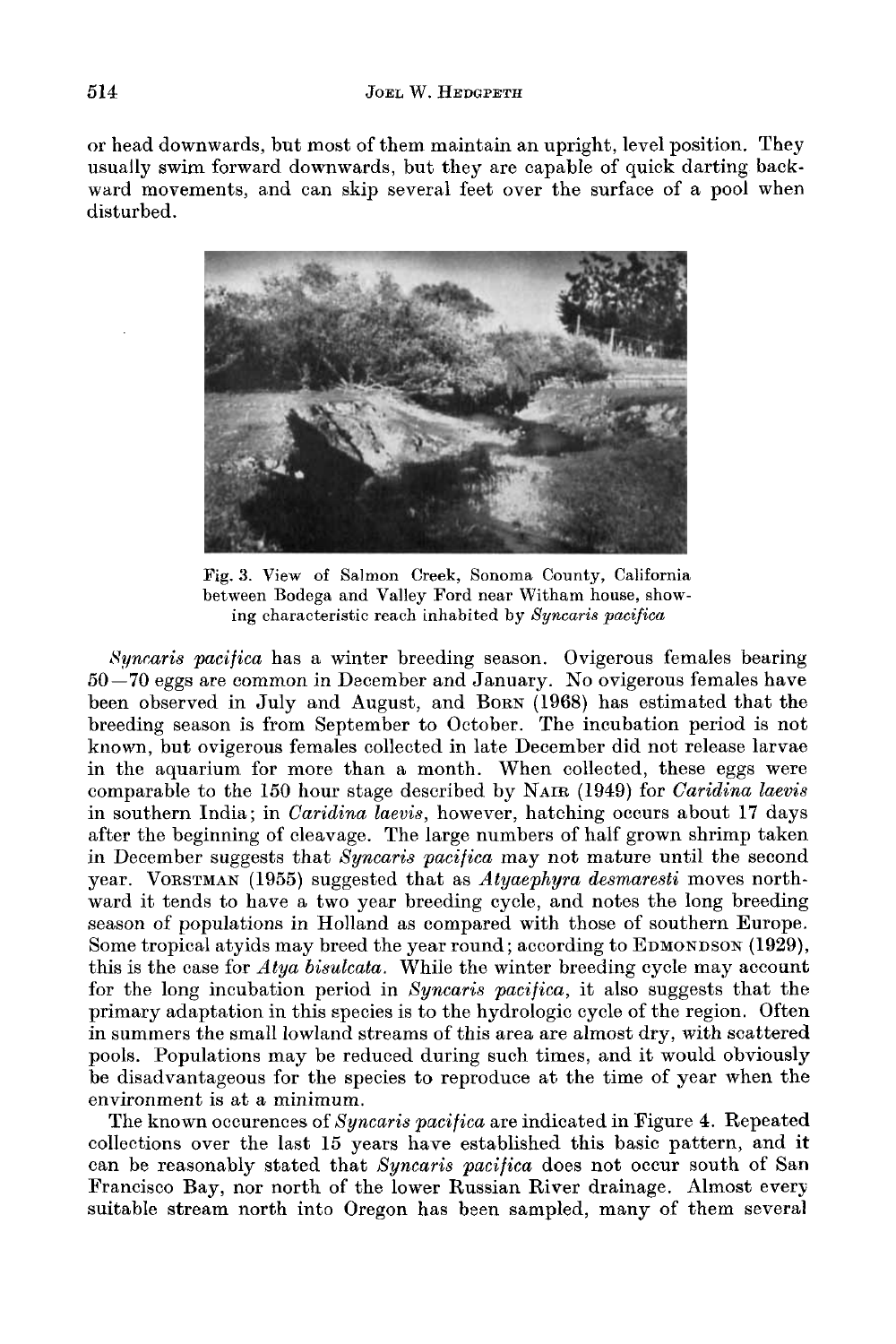

**Fig. 4.** Distribution **of** Syncaris *pacqica* in streams north of San Francisco Bay, based on collections from 1949 to 1965

times. The largest resident population of *Syncaris pacifica* occurs in Salmon Creek, Sonoma County. Probably the next best location for these shrimp is in Lagunitas or Papermill Creek just south of Pt. Reyes Station in Marin County. Since I began to observe these animals, the population in Santa Rosa Creek at the city of Santa Rosa was extirpated by the urban renewal project which converted the stream (that might have been the scene for a charming park in the manner of San Antonio, Texas) into a large square culvert hidden beneath parking lots and other progressive developments. The shrimp may still occur in Santa Rosa **Creek,** but no longer at the convenient site beneath the town bridge across the stream. The location at Calistoga, (Napa County) in the small stream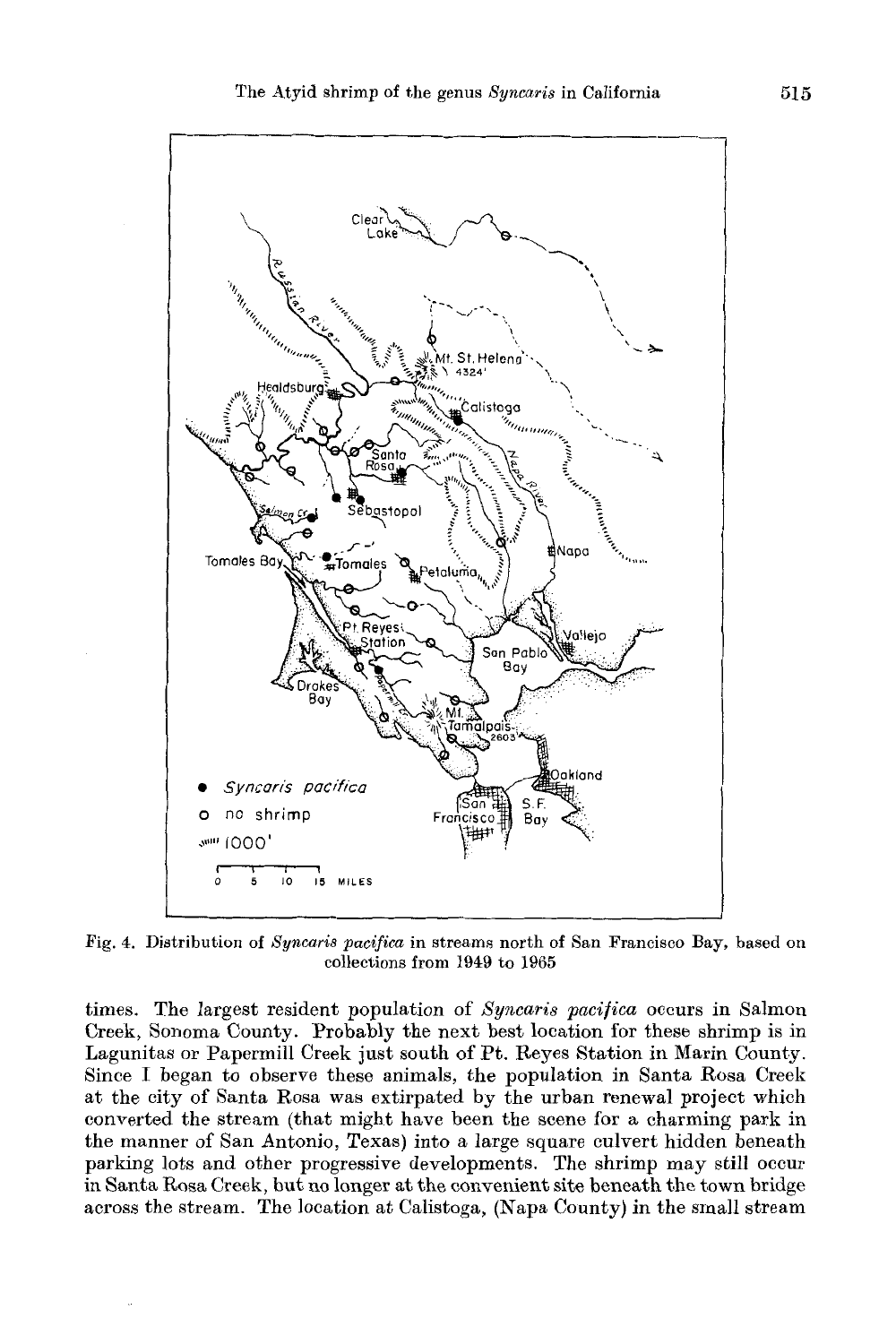called the Napa River, is very similar: a bridge almost in the middle of the commercial district. I am informed by JOHN BORN that he could not find any shrimp there recently. However, records for this locality go back to 1897, and it is to be hoped that *Syncaris pacifica* still lives somewhere in this drainage.

The persistence of these shrimp in lowland streams, subject to heavy run off in winter, and almost complete cessation of flow during drought years, attests to their ability to survive natural events. However, a number of the populations appear to be very small, or perhaps sporadic. That is, populations in such areas as the Laguna de Santa Rosa (the possible type locality) or Atascadero Creek west of Sebastopol may not occur there every year, but may be the result of migrations from time to time via connecting streams. While it would be of interest to study the variation in these separate populations, I have been reluctant to collect large numbers of specimens in some of the smaller streams.

## **3.** *Syncaris pasadenae* (incl. *S. trewi)*

Inasmuch as no specimens of *Xyncaris pasadenae* have been collected since 1933, and repeated efforts by myself, CADET HAND, J. C. YALDWYN and others in all possible streams from the Mexican Border to Santa Barbara hava yielded negative results (Figure **a),** it must reluctantly be assumed that the species is extinct. It is represented by a number of collections in the United States National Museum (Table **1).** The small collection of 10 specimens, undated, from "San Diego, California" is somewhat puzzling. It is possible that this locality was that of the collector's domicile rather than the site of collection.



Fig. 6. Last known records **and** streams sampled for existence **of** *Syncaris pasadenae* since **1951**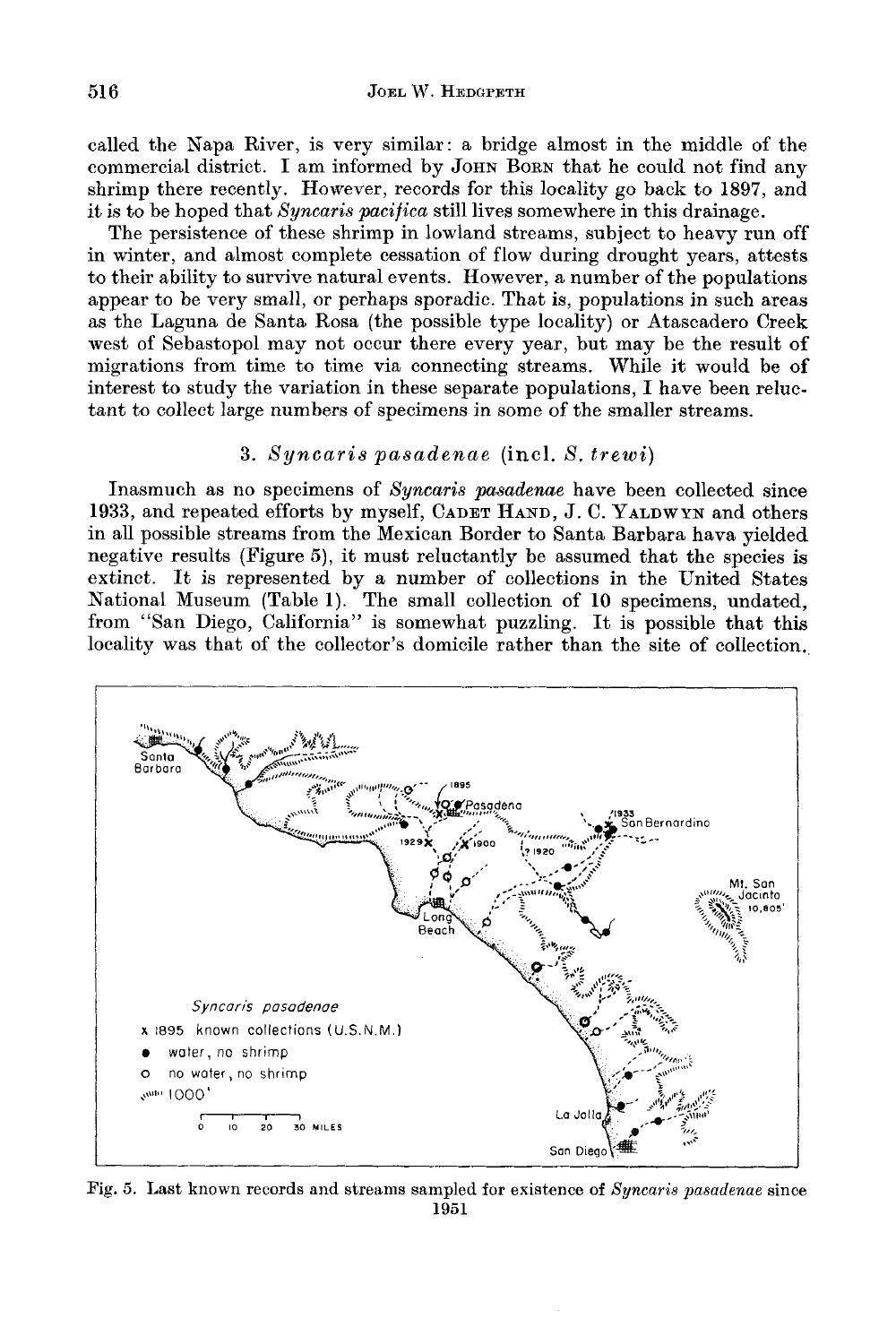None of the streams in the Los Angeles area are in their original state. The type locality appears to have been about where the Rose Bowl now stands. Several of the streams are now large concrete flood canals, dry most of the year. Streams near San Bernardino were visited in **1957,** and the channels were being reorganized by bulldozers for flood control purposes. Many of the localities indicated by open circles on Figure **4** were found to be dry arroyos.

Little can therefore be said of the natural history of this species. Specimens collected in the Los Angeles River in **1925,** dated "March **13** and June, **1925"**  include two ovigerous females, and the lot collected near Warm Creek, San Bernardino County on February **6, 1933,** included one ovigerous female. This suggests that *Syncaris pasadenae,* like its northern congener, had a winter breeding season.

| Locality          | Date          | Coll.               | Specimens                                                              | Remarks         |
|-------------------|---------------|---------------------|------------------------------------------------------------------------|-----------------|
| San Diego, Calif. |               | $(C. R.$ Orcurr $)$ | 13.99                                                                  |                 |
| Pasadena, Calif.  | ca. 1895      |                     | (J. S. KINGSLEY) $1\delta$ 2 <sup><math>\varphi</math></sup> (1 ovig.) | Cotypes         |
|                   |               |                     |                                                                        | S. pasadenae    |
| San Gabriel,      |               |                     |                                                                        | Cotypes         |
| Los Angeles Co.   | (ca. 1900)    | N. C. TREW          | $4\sqrt{2}$ (1 ovig.)                                                  | S. trewi HOLMES |
| Los Angeles River | Mar. 13 &     | H. R. HILL          | 223192                                                                 |                 |
|                   | June 1925     |                     | $(2 \text{ ovig.})$                                                    |                 |
| Los Angeles River | Apr. 11, 1929 | K. & M.             | $1_{\alpha}$                                                           |                 |
| Warm Creek, San   | Febr. 6, 1933 | A. E. BERGH-        | 24389                                                                  |                 |
| Bernardino Co.    |               | DUFF                | $(1 \text{ ovig.})$                                                    |                 |

Table **1.** Collections of *Syncaris pasadenae* **(KINGSLEY)** in the **U.S.** National \_\_\_\_\_\_~ - - \_\_ Museum

### **4.** Notes on the salinity tolerance of *Syncaris pacifica*

The erratic distribution of *Syncaris pacifica* in a few small streams in a comparatively small area, most of them flowing directly into the sea, raises the question whether these animals might possibly have spread from one stream to the other via the sea. To test this, some preliminary experiments were conducted. About one hundred specimens, including ovigerous females, were collected on December **20, 1950.** The experiments are summarized in Table *2* and Figure *6.* 

For each experiment, **11** or **12** individuals, including several ovigerous females, were selected and placed in large finger bowls with **1,000** cc. of solution. Each bowl was aereated by means of a foam stone. Small sprigs of *Nitella* were placed in each bowl for food. Solutions were made of the original water from Salmon Creek and the supply of Pacific Ocean sea water (of about  $33-340/00$ . as follows:  $10\%, 25\%, 50\%, 75\%, 100\%, \text{ and control}$ . Attempts were made to prolong the survival in **75** and **lOOyo** sea water by moving animals up from **50%**  after about a day. Since the exact time of mortality was not allways recorded, the results are best interpreted in terms of survival, and the accompanying table of data indicates, therefore, the number of experimental animals remaining alive at the time the mortalities were recorded.

No mortalities occurred in the controls, the reserve stock, or in dilutions of **10, 25,** and **50%** sea water for the duration of the experiment (about **13** days,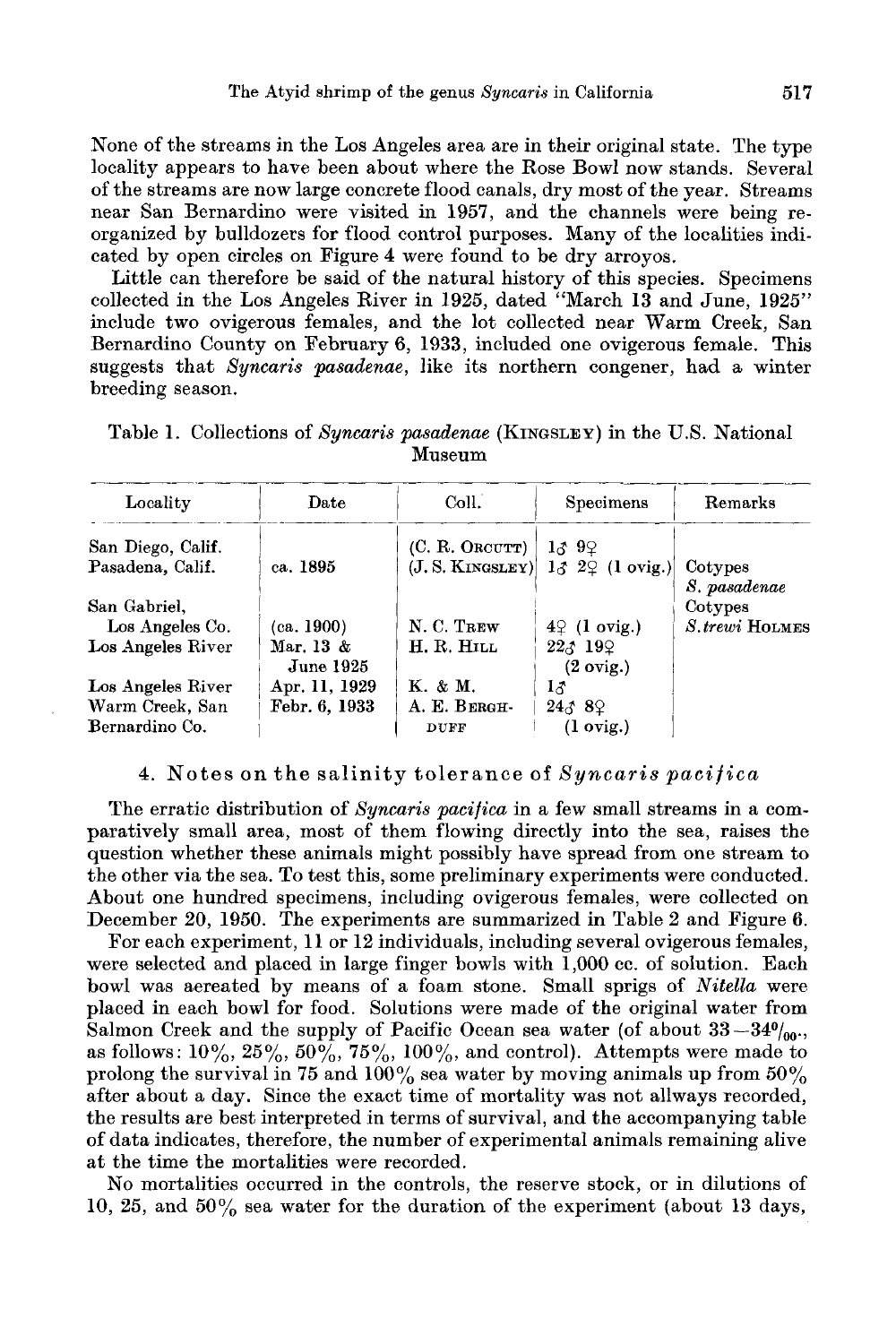*Syncaris puc/ficu* - salinity tolerance



Fig. **6.** Tolerance to various salinity concentrations by *Syncaris pacifica* 

from December 21 to January 3). When subjected to a **75%** solution of sea water (a salinity of about  $24\frac{0}{00}$ ), the shrimp began to die after seven hours and were all dead within **12** hours. In undiluted sea water, the shrimp did not survive more than 9 hours. A group of **7** shrimp was removed from the *50%*  dilution after **20** hours and placed in a **75%** solution of sea water. All the shrimp survived **71** hours before any mortality occurred, and the last specimen died **178** hours after the start of this experiment. An attempt was made to acclimatize five specimens to undiluted sea water by moving them from 50 to  $75\%$  after **20** hours, and on to lOOyo after 24 hours in **75%.** All five specimens survived **7** hours, but all were dead within 13 hours after their introduction to undiluted sea water. After ten days six specimens in *50%* sea water were returned to their original medium. One of these died after **15** hours, but the rest were still alive when returned to the stock tank.

In all experiments involving solutions up through *50%,* feeding and molting activities appeared to be normal, and several shrimp in the experimental dishes moulted without apparent ill effects. In the 75 and 100% solutions, the shrimp soon began to turn opaque, and clung to the aereator. No feeding was observed in these higher solutions.

There appears to be a differential morality, since the ovigerous females usually died first. Two ovigerous females were kept for the duration of the experiment in a small finger bowl in an effort to hatch the larvae, without apparent ill effects, which would appear to indicate that under natural conditions the ovigerous females are at least as hardy as the rest of the population.

Although this can only be considered a preliminary experiment, it is in substantial agreement with similar investigations by EDMONDSON (1929) of Atya *bisulcata* in Hawaii. **EDMONDSON** found that the Hawaiian species survived in  $10\%$  sea water mixture with regular moulting and regeneration of lost parts for an indefinite period. In a **25%** solution, adults lived as long as five months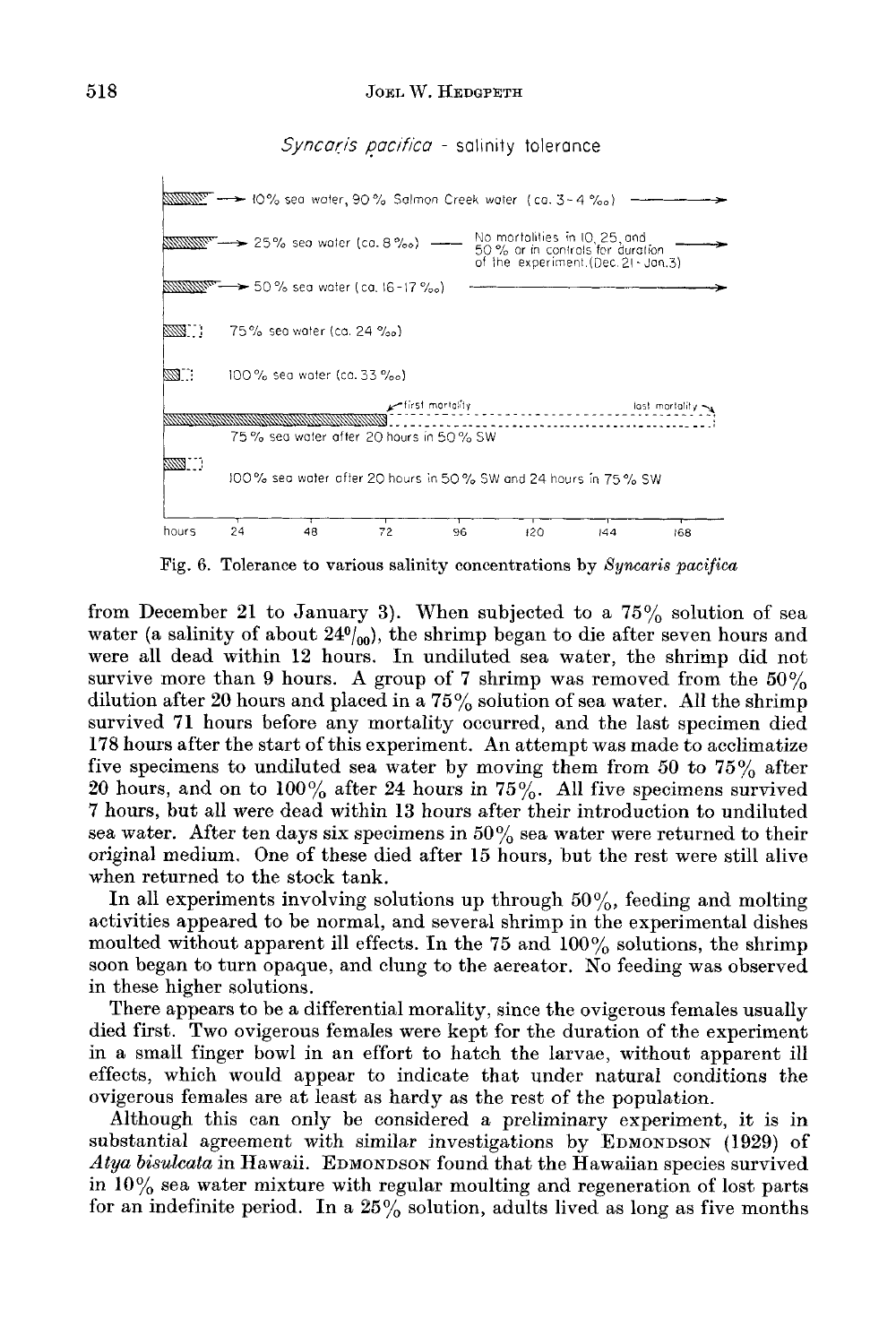| tolerance of S<br>e mortalitie<br>í,<br>. Salinity<br>sindicate.<br>Table 2.<br>m her |     | mdinator            |
|---------------------------------------------------------------------------------------|-----|---------------------|
|                                                                                       | um. | s recorded at times |

 $\bar{k}$ 

|                                                     | $100\%$ from<br>75 | 10                           | all alive<br>×                                                                                                                     |
|-----------------------------------------------------|--------------------|------------------------------|------------------------------------------------------------------------------------------------------------------------------------|
|                                                     | $75\%$ from<br>S   | ı0                           | ov. $\frac{\circ}{\cdot}$<br>ત્ર .                                                                                                 |
| Percent of sea water mixed with native stream water | 100%               |                              | ନ<br>ନ<br>$\frac{1}{2}$<br>$\frac{1}{2}$<br>$\frac{1}{2}$<br>$\frac{1}{2}$<br>$\frac{1}{2}$<br>$\frac{1}{2}$<br>$\frac{1}{2}$<br>N |
|                                                     | $75\%$             | ∞                            | $(1 \text{ or } 4)$<br>ଙ୍କ<br>$\frac{1}{2}$ ov. $\frac{1}{2}$<br>$\alpha$<br>۵J<br>e1                                              |
|                                                     | $50\%$             | $\overline{\mathbf{c}}$      | Dec. 21-noon Jan. 3 - no mortality<br>Il a. m.                                                                                     |
|                                                     | $25\%$             | $\overline{\mathbf{c}}$      | Dec. 21—noon Jan. 3 — no mortality<br>II a. m.                                                                                     |
|                                                     | $10\%$             |                              | Dec. 21-noon Jan. 3 - no mortality<br>Il a. m.                                                                                     |
| Control                                             | (Stream water)     | $\mathbf{r}$                 | 1 p.m. Dec. 21 - Jan. 3 12 Noon - no mortality                                                                                     |
|                                                     |                    | o. of spec.<br>at start<br>ž |                                                                                                                                    |
|                                                     |                    |                              |                                                                                                                                    |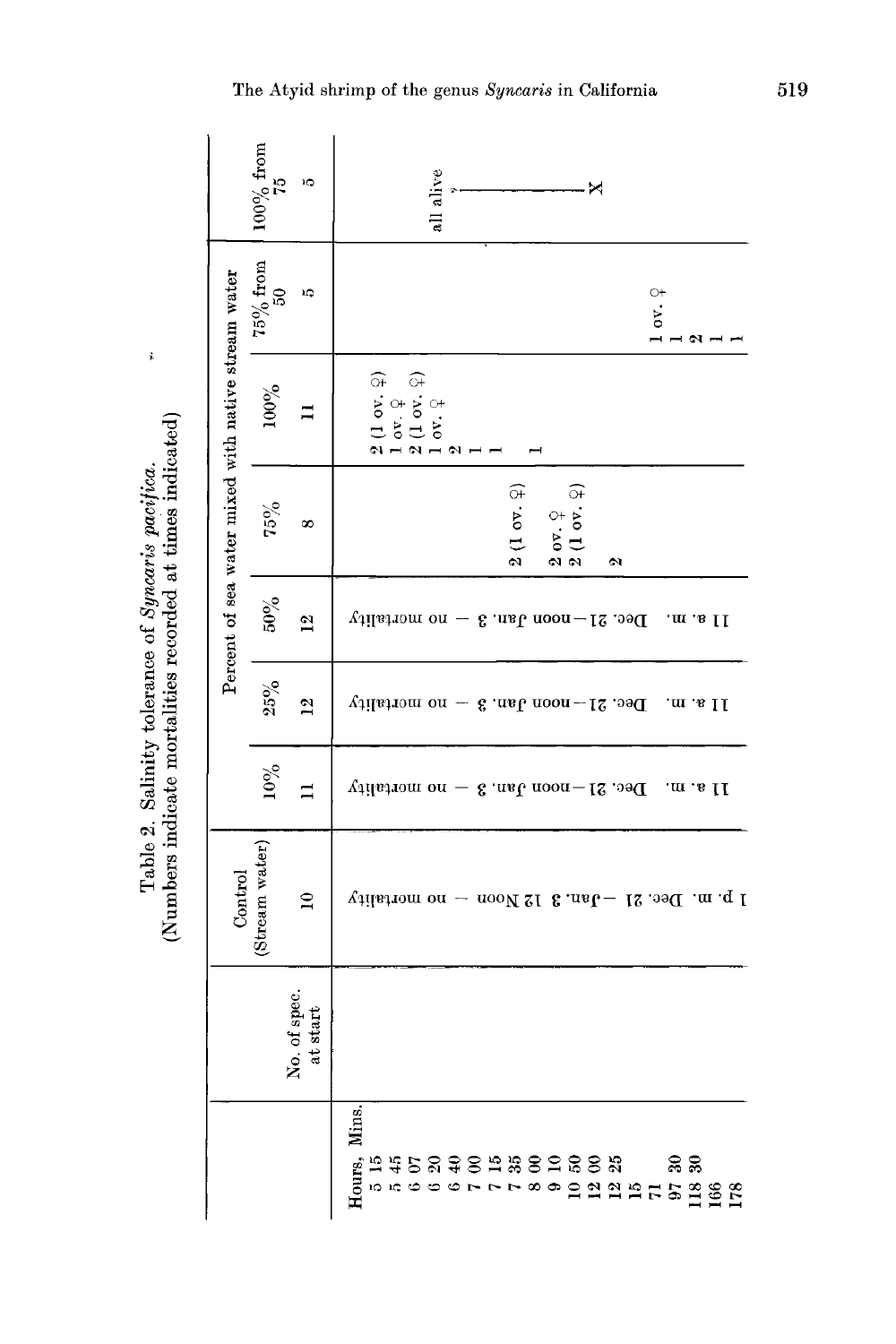and eggs developed normally. In the *50%* mixture, the shrimp survived from **10** to 188 days. All the animals died within 5 days in **75o/b** sea water, and within 12 hours in undiluted sea water. My experiments suggest that *Syncaris pacifica*  may be even less tolerant of sea water than the Hawaiian forms. This is supported by field obersvations of avoidance of the brackish water reaches of Salmon Creek by *Syncaris pacifica.* If this loss of ability to adjust itself to sea water antedates the various changes in the drainage system which have occurred in California in Pleistocene times, it would mean that inland drainage changes are the only means of dispersal for this species from one stream to another. However, it is also possible that during rare periods of very excessive rainfall the shrimp might move from the mouth of one stream ot another in overlying fresh water on the surface. This might have been a possible method of dispersal from one stream to another flowing into Tomales Bay, yet at the present time the shrimp have not been found in Walker Creek near the mouth of Tomales Bay, although they are in Papermill Creek at the upper end of Tomales Bay. Possibly they have been extirpated from Walker Creek by other causes in recent years. In any event, they were not observed by JONES (1962) in his study of the lower reaches of Walker Creek, and were not collected at any time in the last 20 years in the upper parts of the stream. In the recent past this area has been subject to heavy erosion, especially during the late 1870's and 1800's, when so much topsoil was lost from the area that Walker Creek became shoaled at the mouth and agricultural practice changed from potato growing to dairy farming (see DICKINSON, 1967 for various accounts of heavy rains that periodically interrupted rail service in the area).

In recent years the streams draining into the northern part of San Francisco Bay have been invaded by an oriental palaemonid, *Pabemon macrodactylus*  (NEWMAN, 1963). The history of this species in California is in striking contrast to that of the native *Syncaris pacifica.* Whereas the atyid is a restricted species that cannot tolerate salinities above  $24\%$ <sub>00</sub>, the palaemonid can live in sea water and can also adjust to almost fresh water conditions. As a consequence, it is actively invading the lower salinity areas of the San Francisco Bay drainage. It would appear unlikely, however, that the species will establish large populations in strictly fresh water. It is to be hoped that no one helps it over the hills into the streams now inhabited by *Syncaris pacifica.* 

When he was collecting fresh water biota in the area in 1949, Dr. JAMES E. LYNCH found one palaemonid shrimp in Lagunitas Creek. Unfortunately he dissected the specimen before realizing what it was. Repeated collections in this stream have failed to turn up any palaemonid shrimp, and Dr. LYNCH'S specimen remains a mystery.

For that matter, *Palaemonetes hiltoni,* described from San Pedro, Los Angeles County, and once collected in Del Mar Slough, San Diego County, does not seem to have been found in recent years **(HOLTHUIS,** 1952). It is a possibly estuarine species.

### 5. Geological events in the range of *Syncaris pacifica*

The area in which *Syncaris pacifica* now occurs is one of complex geological history, and has been the subject of several studies (see especially DICKERSON, 1922; WEAVER, 1949; HIGGINS, 1952; DAETWYLER, 1966). The main events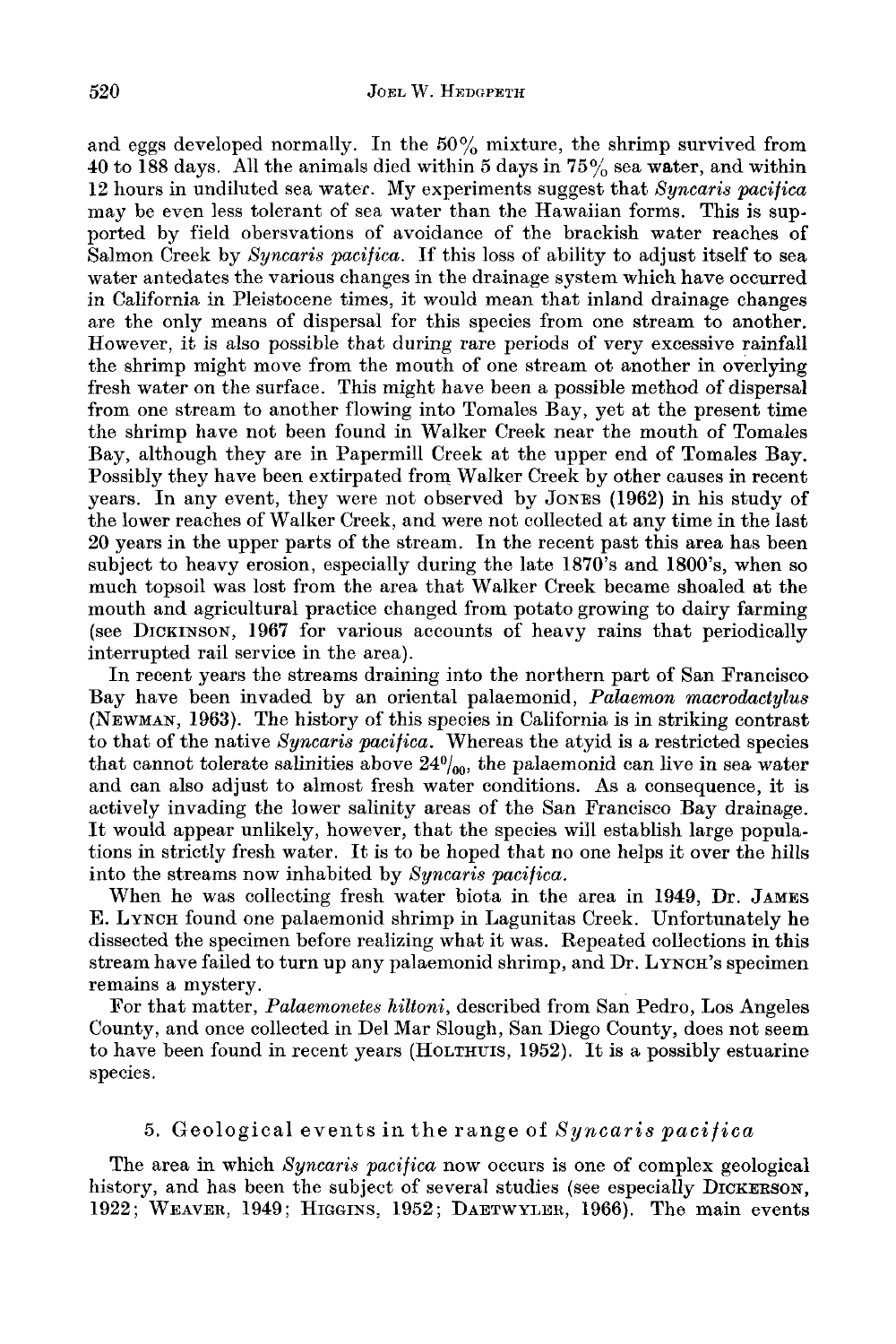with reference to the survival of a fresh water species such **as** *Syncaris pacifica*  may be summarized roughly as follows (Figure **7)** : During Pliocene times there wa a broad transgression of the sea inland to the present sites of Sebastopol and Petaluma, along the western edge of the Santa Rosa valley. Possibly this transgression was continuous to San Francisco Bay. There is, however, no good



**Fig. 7. Geological events in the range of** *Syncaris pacifica*  (from **HIGGINS, 1952, and DAETWYLER, 1966)** 

evidence that the Russian River flowed southward into San Francisco Bay, although the lowland terrain between Santa Rosa and Petaluma would suggest such a route. According to **HIGGINS (1952),** F. A. **JOHNSON, 1934,** not seen, postulated a lagoon, possibly fresh water, along the eastern margin of the Merced transgression. Higgins finds no evidence for this. In any event, during Merced times *Syncaris pueificu* would have had to live considerably eastward of its present range, in the area of the present highlands east of Santa Rosa. If the species did indeed exist at that time, this might account for its present isolated occurrence in the Napa River. All this area has undergone volcanic action many times, including both Pliocene and Pleistocene.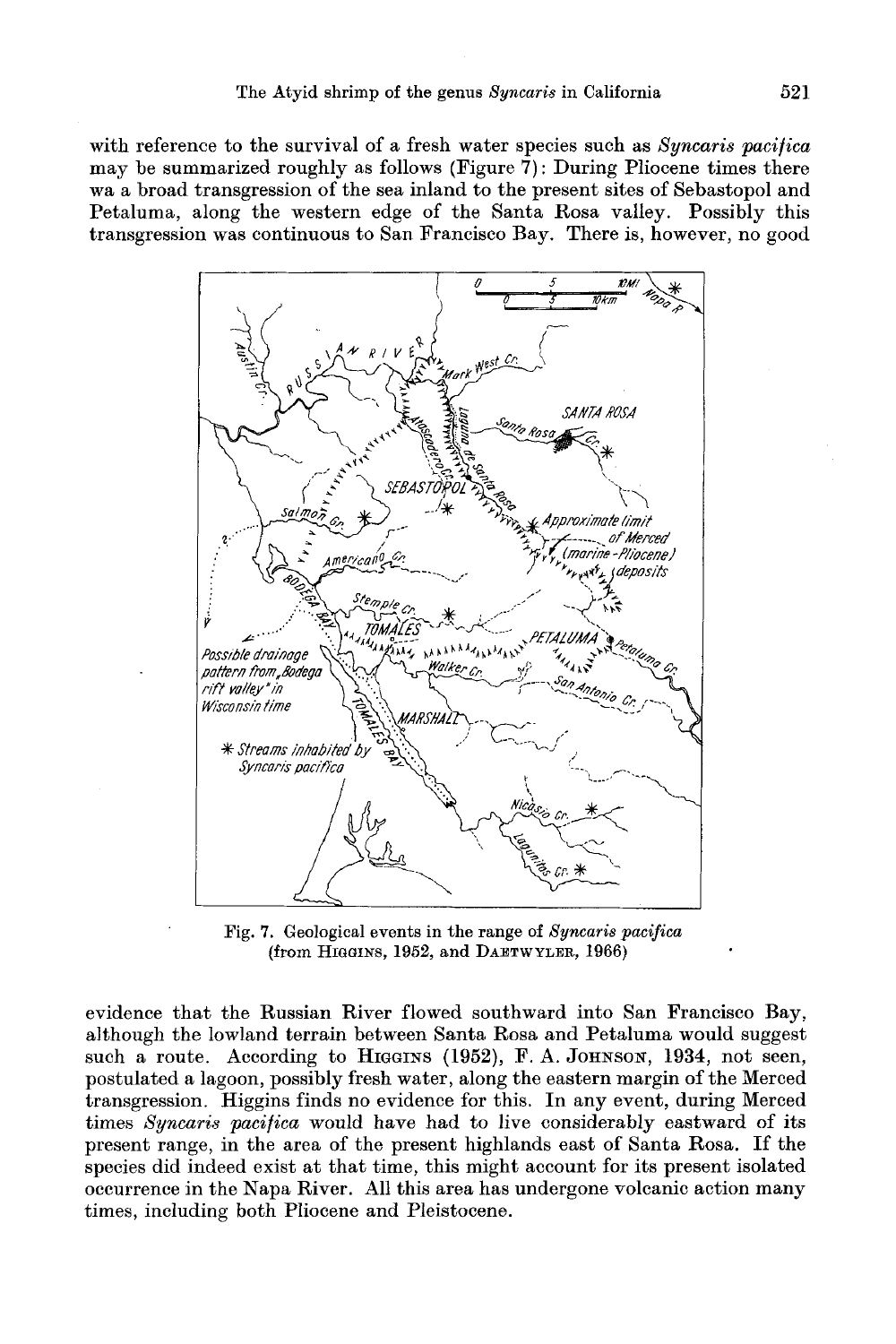**As** sea level fell during the Pleistocene, new drainage patterns were established to the west. DAETWYLER **(1966)** suggests that during Wisconsin time there was a subaerial rift valley at the present site of Tomales and Bodega Bays, and that there may have been a major stream channel seaward between the present headlands of Tomales Point and Bodega Head (Figure **7).** Possibly there was at this time an area of rolling hills and lowland streams to the west, draining into the Bodega submarine canyon, about twenty miles west of Bodega Bay. Subsequent eustatic rise of sea level would produce the present pattern of small separated streams and account for the present separated populations of *Syncaris pacifica.* 

In any event, it would appear that the vicissitudes of geological changes have been less inimical than the activities of man to the persistence of comparatively small populations of atyid shrimp in California streams. Drainage patterns have been altered and streams obliterated in southern California to such an extent that *Syncaris pasadenae* can be found no more. Some of the plans proposed for streams and valleys in the home range of *Syncaris pacifica* may be just as fatal to this species. From time ot time it has been proposed, for example, to utilize the course of Salmon Creek as the route for a sewer line to drain the Santa Rosa urban area. This would possibly involve converting parts of the stream into a large culvert, and certainly would mean disruptive construction work that would interfere with the continuity of the environment. Highway widening, which sometimes involves coffer dams while work is carried on in the stream bed, could extirpate populations in a stream which in some years has almost no flowing water in it. One can only hope that various schemes that have been discussed prove to be too impractical or expensive and that we will have found more sensible ways of handling the wastes of our civilization than destroying our own environment with them.

### **Acknowledgements**

I am indebted to many who over the years have helped me in the pursuit of *Syncaris* in various parts of California. Dr. CADET **HAND** and **I** sought out many dry arroyos in San Diego County in **1951** *-52,* and later Dr. **J. G. YALDWYN** visited streams and the remeins of streams in the Los Angeles basin to verify my previous negative findings. I wish to thank Dr. **FENNER A. CHACE** for providing the information from the collections of the **U.** S. National Museum. I also wish to thank Dr. RALPH I. **SMITH** for assistance in preparing some of the illustrations (which were done by Mrs. **EMILY REID** at the Department of Zoology at Berkeley), and Mr. JOHN BORN for access to his paper. I am also indebted to a number of persons whose names I have forgotten who sent me on interesting wild goose chases because of the popular use of the term "shrimp" for gammarid amphipods.

### **6.** Summary

**1.** *Syncaris pacifica* **(HOLMES)** occurs as several separated populations in certain small lowland streams in Marin, Sonoma and Napa counties, California.

*2.* The reproductive season of *S. pacifica* is in winter; it is thought that this represents an adaptation to the hydrologic cycle since the young are hatched during the more favorable part of the year.

**3.** *Syncarispasadenae* **KINGSLEY** was known to occur in several treams in the Los Angeles Basin, but has not been collected since **1933,** and is presumed to be extinct.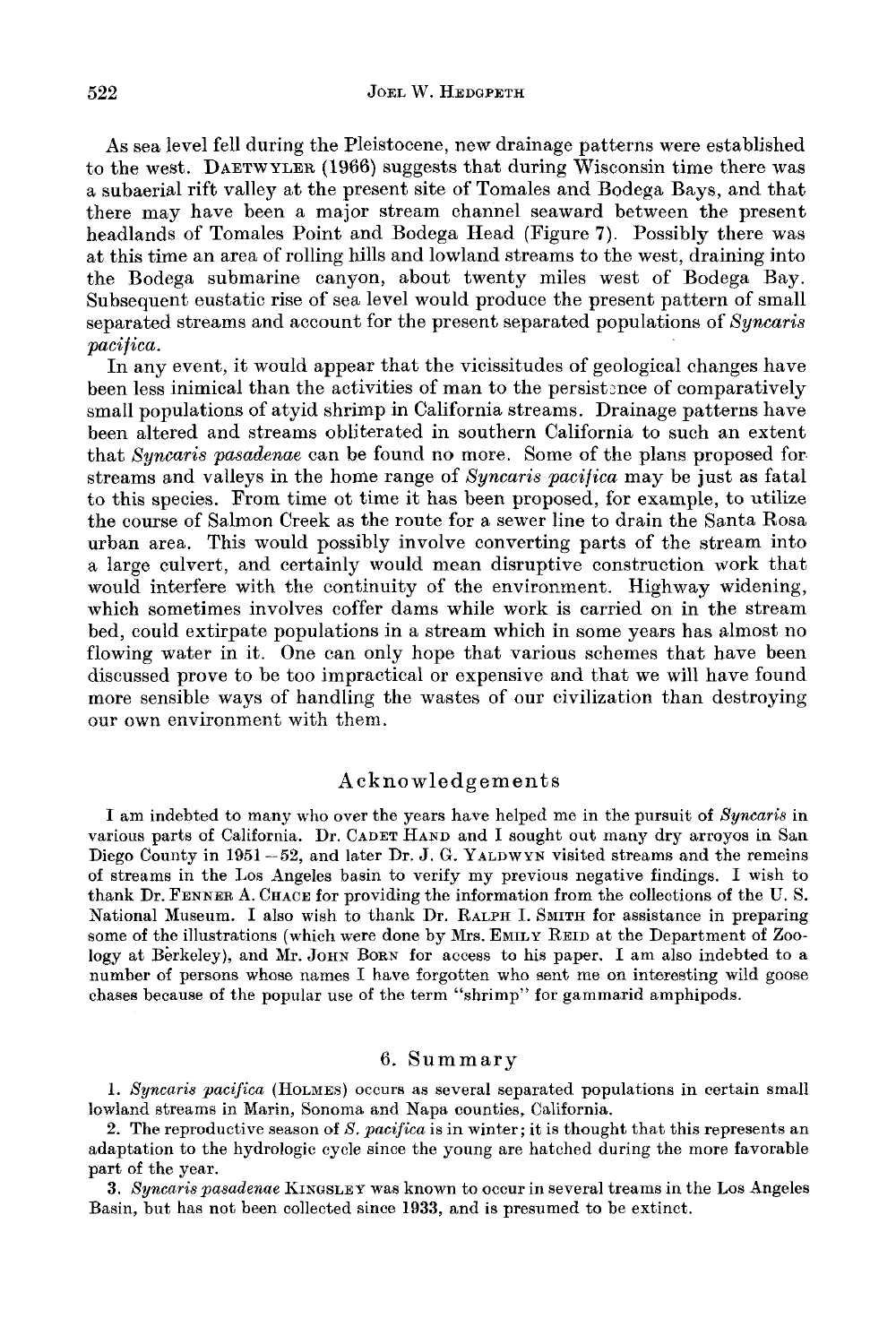**4.** *Syncaris pacifica* shows limited powers of adjustment to increased salinity, but cannot survive exposure to salinities of about  $24\frac{o}{o}$ ; this suggests that the species cannot have achieved its present distribution in separated streams by migration from one stream to the other via the sea.

*5.* The area in which *Syncaris pacifica* presently lives was transgressed by the sea in the Pliocene and probably to a more limited extent in post Wisconsin time.

**6.** Present and proposed activities of man endanger the survival of *Syncaris pacifica.* 

## **7.** References

- BORN, JOHN **W., 1968** : Osmoregulatory capacities of two caridean shrimps, *Syncaris pacijica*  (Atyidae) and *Palaemon macrodactyhs* (Palaemonidae). Biol. Bull., **134, 2; 235-244.**
- BOUVIER, E. L., 1925: Récherches sur la morphologie, les variations, la distribution géographiques des crevettes de la familie des Atyides. Ency Ent. **4: 370** pp.
- DAETWYLER, CALVIN C., **1966:** Marine geology of Tomales Bay, Central California. Res. Rept. **6,** Pacific Marine Station, **169** pp., **40** figs.
- DICKERSON, ROY E., **1922:** Tertiary and Quaternary history of the Petaluma, Point Reyes and Santa Rosa quadrangles. Proc. Calif. Acad. Sci. **11: 527-601,** pls. **17-41.**
- DICKINSON, **A.** BRAY, **1967:** Narrow gauge to the Redwoods. The story of the North Pacific Coast Railroad and the *San* Francisco Bay Paddle-wheel Ferries. Los Angeles: Trans-anglo Books. **168** pp., illus.
- EDMONDSON, CHARLES HOWARD, **1929** : Hawaiian Atyidae. Bernice P. Bishop Mus., Bull. **66: 36** pp., **4** figs., **1** pl.
- HAY, WILLIAM PERRY, **1908:** Observations on the crustacean fauna of the region about Mammoth Cave, Kentucky. Proc. **U.** S. Nat. Mus. **25: 223-236.**
- HEDGPETH, JOEL W., **1957:** Estuaries and lagoons. **11.** Biological Aspects. In: Treatise on Marine Ecology and Paleoecology. Geol. Soc. Memoir **67: 603-718,** figs. **12-23.**
- **1966:** Aspects of the estuarine ecosystem. Spec. Publ. Amer. Fish. Soc. **3: 3- 11,5** figs. HIGCINS, CHARLES G., **1952:** Lower course of the Russian River, California. U. Calif. Publ. Geol. Sci. **29: 181-264,** pls. **1-7, 11** figs.
- HOLMES, S. J., **1895:** Notes on West American crustacea. Proc. Calif. Acad. Sci. **4: 563-588,**  pls.  $18 - 20$ .
- HOLTHUIS, **L.** B., **1952:** A general revision of the Palaemonidae (Crustacea Decapoda Natantia) **of** the Americas. 11. The subfamily Palaemoninae. Occ. Pap. Allan Hancock Found., no. **12: 396** pp., **5** pls.
- **1963:** On red coloured shrimps (Decapoda, Caridea) from tropical land-locked saltwater pools. Zool. Meded. Rijksmus. Nat. Hist. Leiden **38, 16: 261-279, 2** figs.
- JONES, ALBERT C., **1962:** The biology of the euryhaline fish *Leptocottue armatus armatus*  GIRARD (Cottidae). U. Calif. Publ. Zoology. **67, 4: 321-368, 10** figs.
- KINGSLEY, **J.** S., **1897:** On a new genus and two new species **of** macrurous crustacea. Bull. Essex Inst. **27: 95-100,** pl. **3.**
- NAIR, K. BHASKARAN, 1949: The embryology of *Caridina laevis* HELLER. Proc. Indian Acad. Sci. **29: 213-288, 85** figs., pl. xii.
- **NEWMAN,** WILLIAM A., **1963:** On the introduction of an edible oriental shrimp (Caridea, Palaemonidae) to San Francisco Bay. Crustaceana **5, 2: 119-132, 3** figs.
- ORTMANN, **A.** E., **1902** : The geographical distribution of freshwater decapods and its bearing upon ancient geography. Proc. Amer. Phil. Soc. 41, 17: 267 -400, 8 figs. - 1918: Higher Crustacea (Malacostraca). In: WARD and WHIPPLE, Freshwater Biology:
- pp. **828-850,** figs. **1303-1318.**
- SMALLEY, ALFRED E., **1961: A** new cave shrimp from southeastern United States. (Decapoda, Atyidae). Crustaceana **3, 2: 127-130, l** fig.
- VORSTMAN, A. G., 1955: Investigations on the life cycle of *Atyaephyra desmaresti* (MILL.). Verh. Int. Ver. Limnol. **12: 469-477, 3** figs.